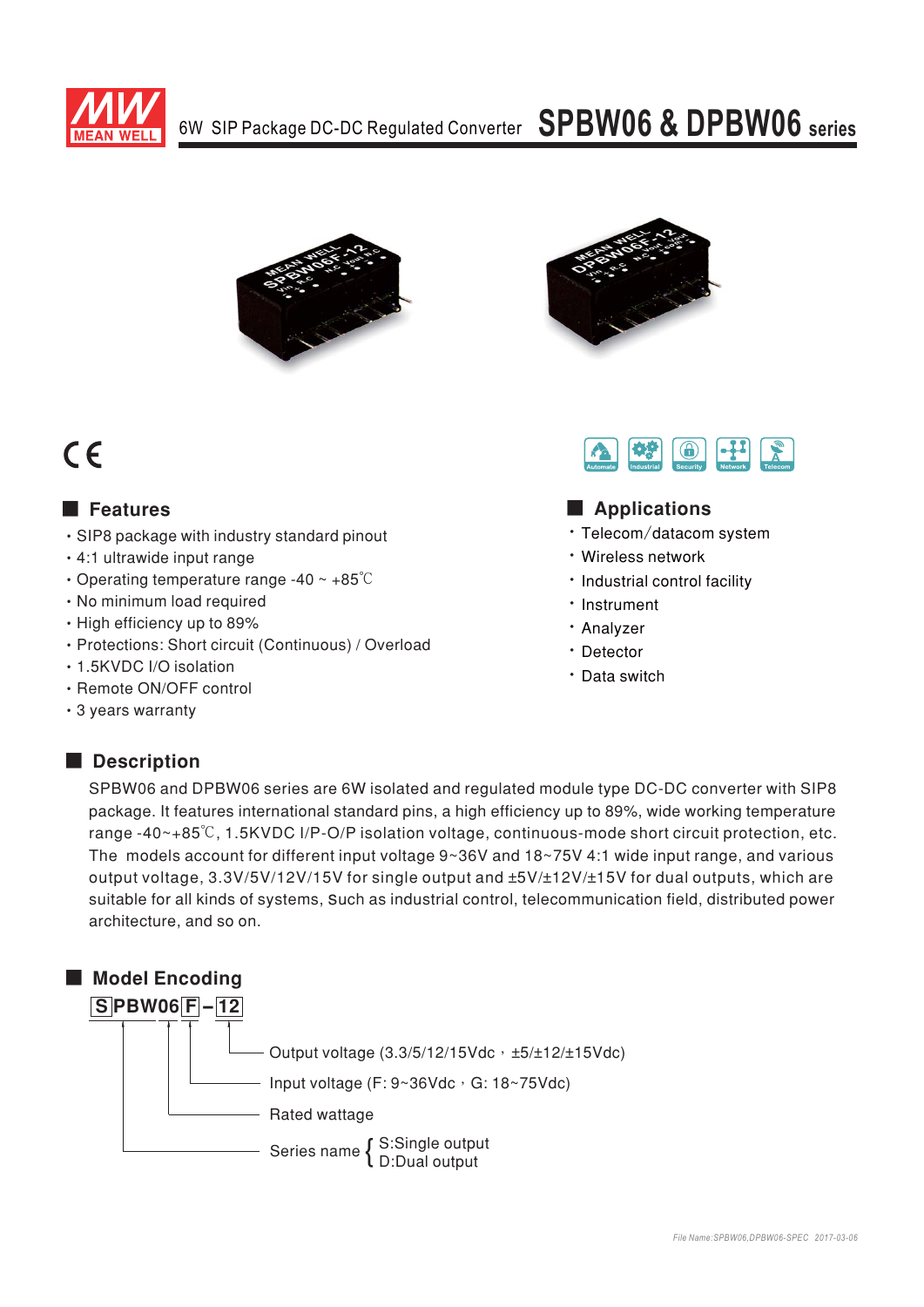

## 6W SIP Package DC-DC Regulated Converter **SPBW06 & DPBW06 series**

| <b>MODEL SELECTION TABLE</b> |                                 |                      |                    |                |                 |                             |                                 |  |
|------------------------------|---------------------------------|----------------------|--------------------|----------------|-----------------|-----------------------------|---------------------------------|--|
| <b>ORDER NO.</b>             | <b>INPUT</b>                    |                      | <b>OUTPUT</b>      |                |                 |                             |                                 |  |
|                              | <b>INPUT VOLTAGE</b><br>(RANGE) | <b>INPUT CURRENT</b> |                    | <b>OUTPUT</b>  | <b>OUTPUT</b>   | <b>EFFICIENCY</b><br>(TYP.) | <b>CAPACITOR LOAD</b><br>(MAX.) |  |
|                              |                                 | <b>NO LOAD</b>       | <b>FULL LOAD</b>   | <b>VOLTAGE</b> | <b>CURRENT</b>  |                             |                                 |  |
| <b>SPBW06F-03</b>            | <b>24V</b><br>$(9 - 36V)$       | 4 <sub>m</sub> A     | 310mA              | 3.3V           | $0 - 1500$ mA   | 81%                         | 4700µF                          |  |
| <b>SPBW06F-05</b>            |                                 | 4 <sub>m</sub> A     | 298mA              | 5V             | $0 - 1200mA$    | 85%                         | 2200µF                          |  |
| <b>SPBW06F-12</b>            |                                 | 5mA                  | 288mA              | 12V            | $0 - 500$ mA    | 88%                         | 1100µF                          |  |
| <b>SPBW06F-15</b>            |                                 | 5mA                  | 288mA              | 15V            | $0 - 400$ mA    | 88%                         | 470µF                           |  |
| <b>DPBW06F-05</b>            |                                 | 4 <sub>m</sub> A     | 298mA              | ±5V            | $\pm$ 0 ~ 600mA | 86%                         | *1400µF                         |  |
| <b>DPBW06F-12</b>            |                                 | 6 <sub>m</sub> A     | 288mA              | ±12V           | $\pm$ 0 ~ 250mA | 88%                         | *660µF                          |  |
| <b>DPBW06F-15</b>            |                                 | 7 <sub>m</sub> A     | 288mA              | ±15V           | $\pm$ 0 ~ 200mA | 88%                         | $*220\mu F$                     |  |
| <b>SPBW06G-03</b>            | 48V<br>$(18 - 75V)$             | 3mA                  | 155mA              | 3.3V           | $0 - 1500mA$    | 82%                         | 4700µF                          |  |
| <b>SPBW06G-05</b>            |                                 | 3mA                  | 150 <sub>m</sub> A | 5V             | $0 - 1200$ mA   | 85%                         | 2200µF                          |  |
| <b>SPBW06G-12</b>            |                                 | 3mA                  | 145mA              | 12V            | $0 - 500mA$     | 88%                         | 1100µF                          |  |
| <b>SPBW06G-15</b>            |                                 | 5 <sub>m</sub> A     | 145mA              | 15V            | $0 - 400$ mA    | 87%                         | 470µF                           |  |
| <b>DPBW06G-05</b>            |                                 | 4 <sub>m</sub> A     | 150mA              | ±5V            | $\pm$ 0 ~ 600mA | 85%                         | *1400µF                         |  |
| <b>DPBW06G-12</b>            |                                 | 3mA                  | 145mA              | ±12V           | $\pm$ 0 ~ 250mA | 89%                         | *660µF                          |  |
| <b>DPBW06G-15</b>            |                                 | 4 <sub>m</sub> A     | 145mA              | ±15V           | $\pm$ 0 ~ 200mA | 88%                         | *220µF                          |  |

\* For each output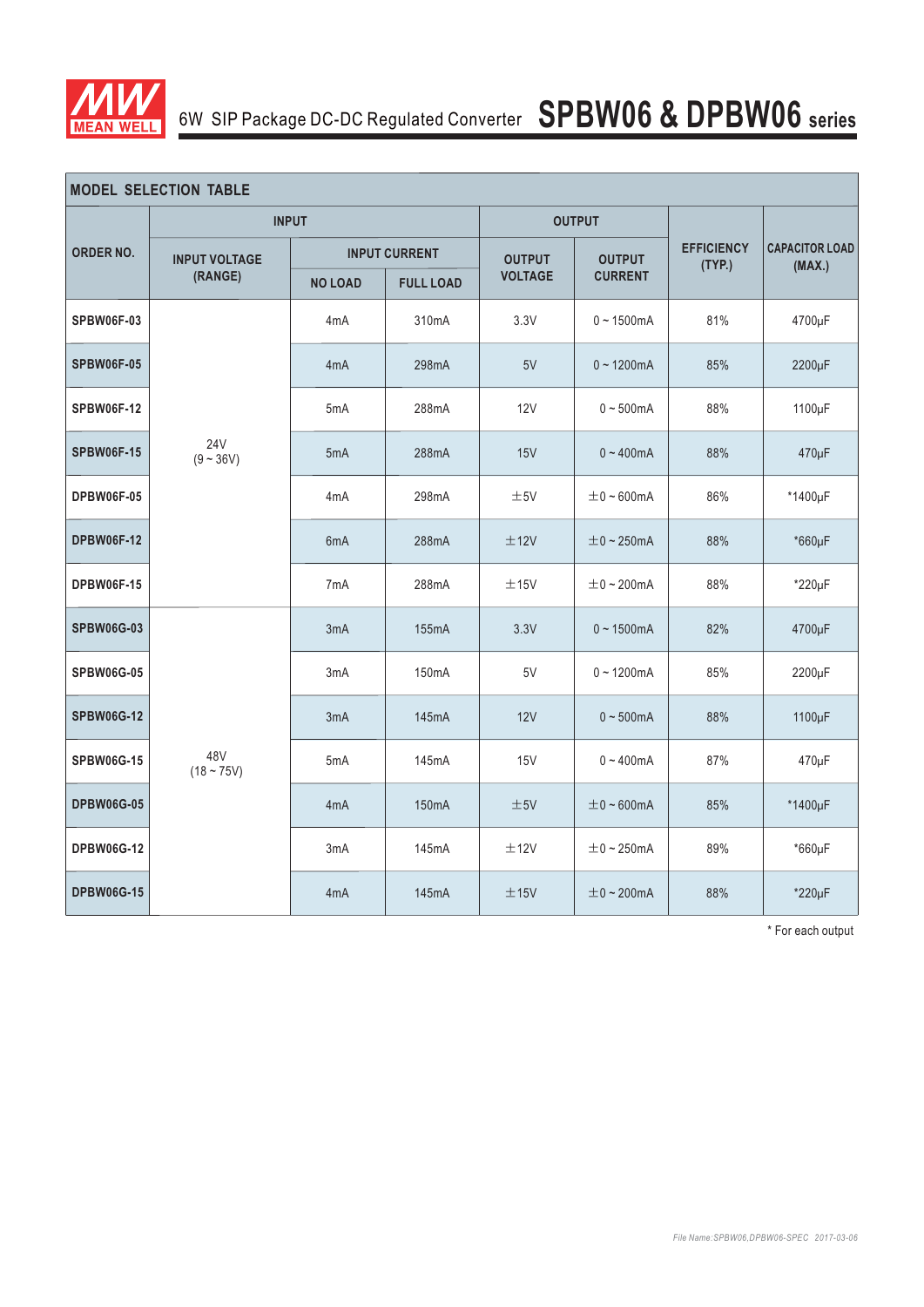

| <b>SPECIFICATION</b>                           |                                                                                                                                                                                                                                                                                                                                                                                                                                                                                                                                                                                                      |                                                                                                |                                                                                                                                                    |                                           |  |  |  |  |  |
|------------------------------------------------|------------------------------------------------------------------------------------------------------------------------------------------------------------------------------------------------------------------------------------------------------------------------------------------------------------------------------------------------------------------------------------------------------------------------------------------------------------------------------------------------------------------------------------------------------------------------------------------------------|------------------------------------------------------------------------------------------------|----------------------------------------------------------------------------------------------------------------------------------------------------|-------------------------------------------|--|--|--|--|--|
|                                                | <b>VOLTAGE RANGE</b>                                                                                                                                                                                                                                                                                                                                                                                                                                                                                                                                                                                 | F: 9~36Vdc, G: 18~75Vdc                                                                        |                                                                                                                                                    |                                           |  |  |  |  |  |
| <b>INPUT</b>                                   | <b>SURGE VOLTAGE (100ms max.)</b>                                                                                                                                                                                                                                                                                                                                                                                                                                                                                                                                                                    | 24Vin models: 50Vdc, 48Vin models: 100Vdc                                                      |                                                                                                                                                    |                                           |  |  |  |  |  |
|                                                | <b>FILTER</b>                                                                                                                                                                                                                                                                                                                                                                                                                                                                                                                                                                                        | Internal capacitor                                                                             |                                                                                                                                                    |                                           |  |  |  |  |  |
|                                                | <b>PROTECTION</b>                                                                                                                                                                                                                                                                                                                                                                                                                                                                                                                                                                                    | Fuse recommended. 24Vin models: 1.25A fast-acting Type, 48Vin models: 630mA fast-scting Type   |                                                                                                                                                    |                                           |  |  |  |  |  |
|                                                | INTERNAL POWER DISSIPATION 500mW                                                                                                                                                                                                                                                                                                                                                                                                                                                                                                                                                                     |                                                                                                |                                                                                                                                                    |                                           |  |  |  |  |  |
|                                                | <b>VOLTAGE ACCURACY</b>                                                                                                                                                                                                                                                                                                                                                                                                                                                                                                                                                                              | ±1.5%                                                                                          |                                                                                                                                                    |                                           |  |  |  |  |  |
| <b>OUTPUT</b>                                  | <b>RATED POWER</b>                                                                                                                                                                                                                                                                                                                                                                                                                                                                                                                                                                                   | 6W                                                                                             |                                                                                                                                                    |                                           |  |  |  |  |  |
|                                                | <b>RIPPLE &amp; NOISE</b><br>Note.2                                                                                                                                                                                                                                                                                                                                                                                                                                                                                                                                                                  | 100mVp-p                                                                                       |                                                                                                                                                    |                                           |  |  |  |  |  |
|                                                | LINE REGULATION Note.3 $\pm$ 0.2%                                                                                                                                                                                                                                                                                                                                                                                                                                                                                                                                                                    |                                                                                                |                                                                                                                                                    |                                           |  |  |  |  |  |
|                                                |                                                                                                                                                                                                                                                                                                                                                                                                                                                                                                                                                                                                      | <b>LOAD REGULATION Note.4</b> Single output models: $\pm 0.5$ %, Dual output models: $\pm 1$ % |                                                                                                                                                    |                                           |  |  |  |  |  |
|                                                | SWITCHING FREQUENCY (Typ.) 580KHz                                                                                                                                                                                                                                                                                                                                                                                                                                                                                                                                                                    |                                                                                                |                                                                                                                                                    |                                           |  |  |  |  |  |
|                                                | <b>SHORT CIRCUIT</b>                                                                                                                                                                                                                                                                                                                                                                                                                                                                                                                                                                                 | Protection type : Continuous, automatic recovery                                               |                                                                                                                                                    |                                           |  |  |  |  |  |
| <b>PROTECTION</b>                              | <b>OVERLOAD</b>                                                                                                                                                                                                                                                                                                                                                                                                                                                                                                                                                                                      | Protection type : Recovers automatically after fault condition is removed                      |                                                                                                                                                    |                                           |  |  |  |  |  |
| <b>FUNCTION</b>                                | <b>REMOTE CONTROL</b>                                                                                                                                                                                                                                                                                                                                                                                                                                                                                                                                                                                |                                                                                                | Power ON: R.C. ~ - Vin high impedance open; Power OFF: supplying 2~4mA for R.C. pin<br>(Please refer to the application circuit in following page) |                                           |  |  |  |  |  |
|                                                | <b>COOLING</b>                                                                                                                                                                                                                                                                                                                                                                                                                                                                                                                                                                                       | Free-air convection                                                                            |                                                                                                                                                    |                                           |  |  |  |  |  |
|                                                | <b>WORKING TEMP.</b>                                                                                                                                                                                                                                                                                                                                                                                                                                                                                                                                                                                 | $-40 \sim +85^{\circ}$ C (Refer to "Derating Curve")                                           |                                                                                                                                                    |                                           |  |  |  |  |  |
|                                                | <b>CASE TEMPERATURE</b>                                                                                                                                                                                                                                                                                                                                                                                                                                                                                                                                                                              | $+100^{\circ}$ C max.                                                                          |                                                                                                                                                    |                                           |  |  |  |  |  |
|                                                | <b>WORKING HUMIDITY</b>                                                                                                                                                                                                                                                                                                                                                                                                                                                                                                                                                                              | 20% ~ 90% RH non-condensing                                                                    |                                                                                                                                                    |                                           |  |  |  |  |  |
| <b>ENVIRONMENT</b>                             | <b>STORAGE TEMP., HUMIDITY</b>                                                                                                                                                                                                                                                                                                                                                                                                                                                                                                                                                                       | $-55 \sim +125^{\circ}$ C, 10 ~ 95% RH non-condensing                                          |                                                                                                                                                    |                                           |  |  |  |  |  |
|                                                | <b>TEMP. COEFFICIENT</b>                                                                                                                                                                                                                                                                                                                                                                                                                                                                                                                                                                             | $0.03\%$ / °C (0 ~ 65°C)                                                                       |                                                                                                                                                    |                                           |  |  |  |  |  |
|                                                | <b>SOLDERING TEMPERATURE</b>                                                                                                                                                                                                                                                                                                                                                                                                                                                                                                                                                                         | 1.5mm from case of $1 \sim 3$ sec./260 $\degree$ C max.                                        |                                                                                                                                                    |                                           |  |  |  |  |  |
|                                                | <b>VIBRATION</b>                                                                                                                                                                                                                                                                                                                                                                                                                                                                                                                                                                                     | 10 ~ 500Hz, 2G 10min./1cycle, period for 60min. each along X, Y, Z axes                        |                                                                                                                                                    |                                           |  |  |  |  |  |
|                                                | <b>WITHSTAND VOLTAGE</b>                                                                                                                                                                                                                                                                                                                                                                                                                                                                                                                                                                             | $I/P$ -O/P:1.5KVDC                                                                             |                                                                                                                                                    |                                           |  |  |  |  |  |
|                                                | <b>ISOLATION RESISTANCE</b>                                                                                                                                                                                                                                                                                                                                                                                                                                                                                                                                                                          | I/P-O/P:100M Ohms / 500VDC / 25°C / 70% RH                                                     |                                                                                                                                                    |                                           |  |  |  |  |  |
|                                                | <b>ISOLATION CAPACITANCE (Typ.)</b>                                                                                                                                                                                                                                                                                                                                                                                                                                                                                                                                                                  | 50pF                                                                                           |                                                                                                                                                    |                                           |  |  |  |  |  |
|                                                | <b>EMC EMISSION</b>                                                                                                                                                                                                                                                                                                                                                                                                                                                                                                                                                                                  | <b>Parameter</b>                                                                               | <b>Standard</b>                                                                                                                                    | <b>Test Level / Note</b>                  |  |  |  |  |  |
|                                                |                                                                                                                                                                                                                                                                                                                                                                                                                                                                                                                                                                                                      | Conducted                                                                                      | EN55032(CISPR32)                                                                                                                                   | N/A                                       |  |  |  |  |  |
| <b>SAFETY &amp;</b><br><b>EMC</b><br>( Note.5) |                                                                                                                                                                                                                                                                                                                                                                                                                                                                                                                                                                                                      | Radiated                                                                                       | EN55032(CISPR32)                                                                                                                                   | Class A with external components          |  |  |  |  |  |
|                                                | <b>EMC IMMUNITY</b>                                                                                                                                                                                                                                                                                                                                                                                                                                                                                                                                                                                  | <b>Parameter</b>                                                                               | <b>Standard</b>                                                                                                                                    | <b>Test Level / Note</b>                  |  |  |  |  |  |
|                                                |                                                                                                                                                                                                                                                                                                                                                                                                                                                                                                                                                                                                      | <b>ESD</b>                                                                                     | EN61000-4-2                                                                                                                                        | Level 2, $\pm$ 8KV air, $\pm$ 4KV contact |  |  |  |  |  |
|                                                |                                                                                                                                                                                                                                                                                                                                                                                                                                                                                                                                                                                                      | <b>Radiated Susceptibility</b>                                                                 | EN61000-4-3                                                                                                                                        | Level 2, 3V/m                             |  |  |  |  |  |
|                                                |                                                                                                                                                                                                                                                                                                                                                                                                                                                                                                                                                                                                      | EFT/Burest                                                                                     | EN61000-4-4                                                                                                                                        | Level 1, 0.5KV                            |  |  |  |  |  |
|                                                |                                                                                                                                                                                                                                                                                                                                                                                                                                                                                                                                                                                                      | Surge                                                                                          | EN61000-4-5                                                                                                                                        | Level 1, 0.5KV Line-Line                  |  |  |  |  |  |
|                                                |                                                                                                                                                                                                                                                                                                                                                                                                                                                                                                                                                                                                      | Conducted                                                                                      | EN61000-4-6                                                                                                                                        | Level 2, 3V(e.m.f.)                       |  |  |  |  |  |
|                                                |                                                                                                                                                                                                                                                                                                                                                                                                                                                                                                                                                                                                      | <b>Magnetic Field</b>                                                                          | EN61000-4-8                                                                                                                                        | Level 2, 3A/m                             |  |  |  |  |  |
|                                                | <b>MTBF</b>                                                                                                                                                                                                                                                                                                                                                                                                                                                                                                                                                                                          | 1850Khrs MIL-HDBK-217F(25°C)                                                                   |                                                                                                                                                    |                                           |  |  |  |  |  |
|                                                | DIMENSION (L*W*H)                                                                                                                                                                                                                                                                                                                                                                                                                                                                                                                                                                                    | 21.8*9.2*11.1mm (0.86*0.36*0.44 inch)                                                          |                                                                                                                                                    |                                           |  |  |  |  |  |
| <b>OTHERS</b>                                  | <b>CASE MATERIAL</b>                                                                                                                                                                                                                                                                                                                                                                                                                                                                                                                                                                                 | Non-Conductive black plastic (UL 94V-0 rated)                                                  |                                                                                                                                                    |                                           |  |  |  |  |  |
|                                                | <b>PACKING</b>                                                                                                                                                                                                                                                                                                                                                                                                                                                                                                                                                                                       | 4.8g                                                                                           |                                                                                                                                                    |                                           |  |  |  |  |  |
| <b>NOTE</b>                                    | 1.All parameters are specified at normal input(F:24Vdc, G:48Vdc), rated load, 25°C 70% RH ambient.<br>2. Ripple & noise are measured at 20MHz by using a 12" twisted pair terminated with a 0.1µf & 47µf capacitor.<br>3. Line regulation is measured from low line to high line at rated load.<br>4. Load regulation is measured from 0% to 100% rated load.<br>5. The final equipment must be re-confirm that it still meet EMC directives. For guidance on how to perform these EMC tests, please<br>refer to "EMI testing of component power supplies."(as available on http://www.meanwell.com) |                                                                                                |                                                                                                                                                    |                                           |  |  |  |  |  |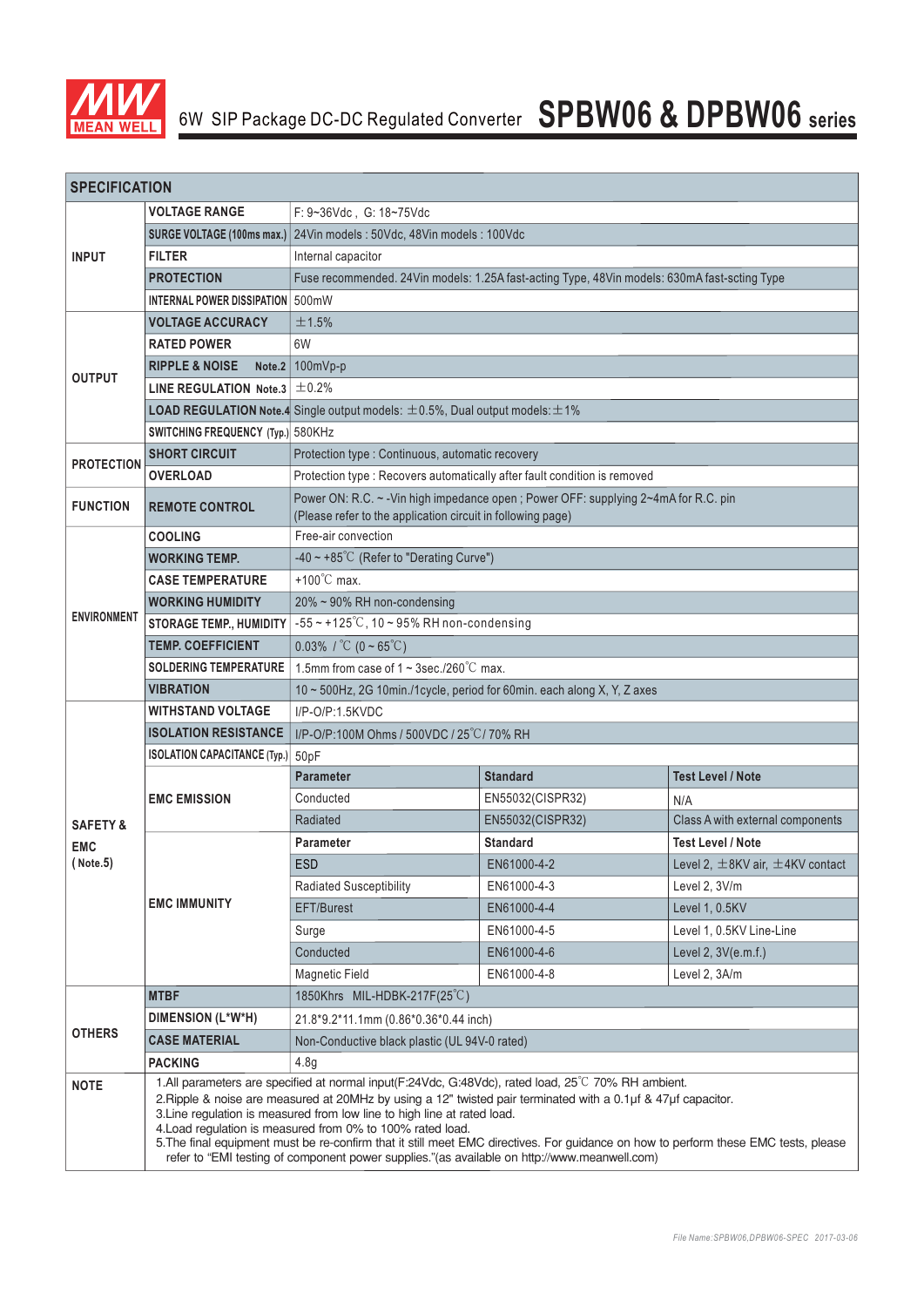

#### **Mechanical Specification**

- All dimensions in mm(inch)
- $\cdot$  Tolerance:x.x  $\pm$  0.5mm(x.xx  $\pm$  0.02")
- Pin pitch tolerance:  $\pm$  0.05mm ( $\pm$  0.002")



2(0.08) 0.5(0.02)

#### **Plug Assignment**

| Pin-Out        |                           |                         |  |  |  |  |  |
|----------------|---------------------------|-------------------------|--|--|--|--|--|
| Pin No.        | SPBW06<br>(Single output) | DPBW06<br>(Dual output) |  |  |  |  |  |
|                | -Vin                      | -Vin                    |  |  |  |  |  |
| $\mathfrak{p}$ | $+V$ in                   | $+V$ in                 |  |  |  |  |  |
| 3              | R.C.                      | R.C.                    |  |  |  |  |  |
| 5              | N.C.                      | N.C.                    |  |  |  |  |  |
| 6              | +Vout                     | +Vout                   |  |  |  |  |  |
| 7              | -Vout                     | Common                  |  |  |  |  |  |
| ጸ              | N.C.                      | -Vout                   |  |  |  |  |  |

#### **Derating Curve**